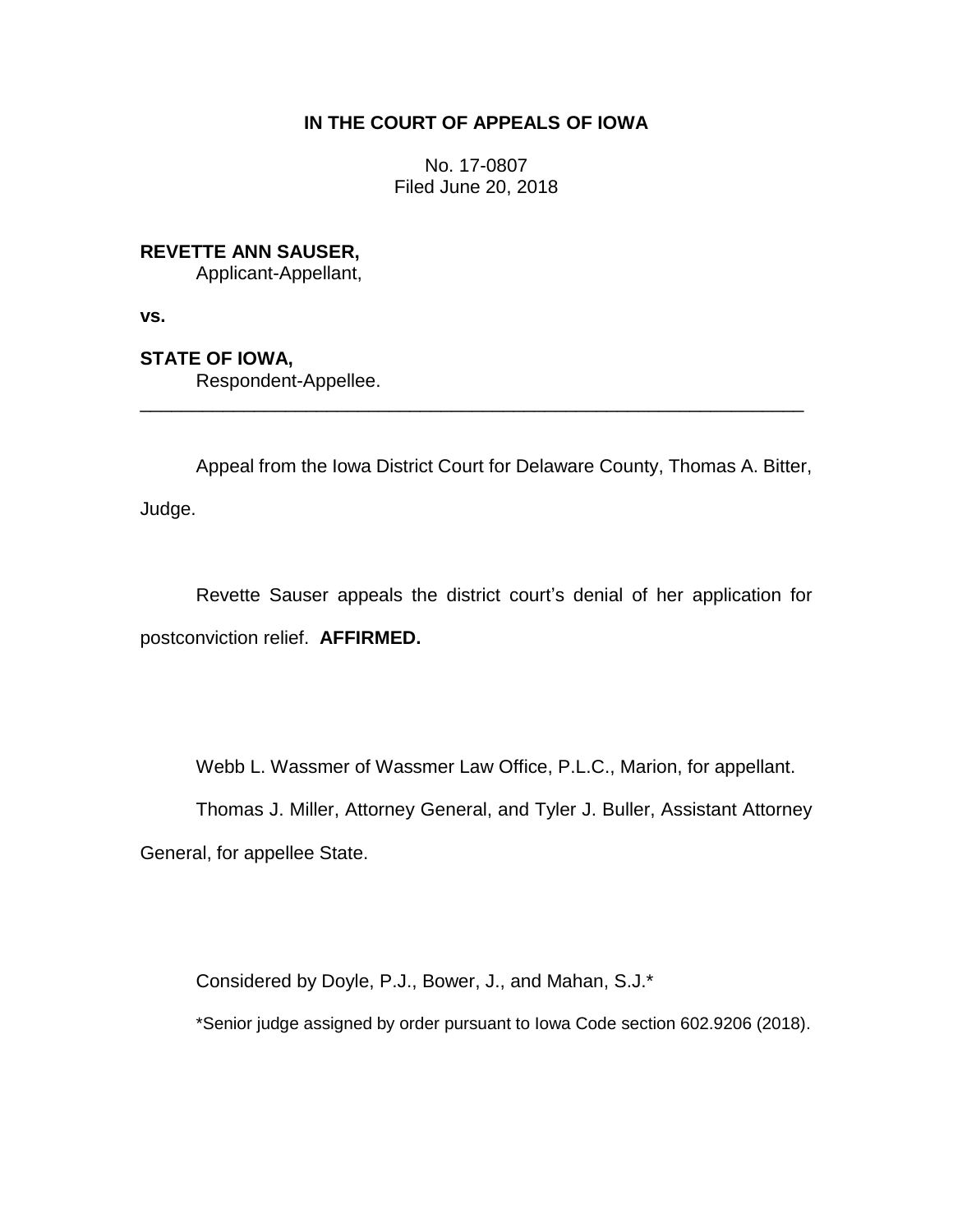## **MAHAN, Senior Judge.**

Revette Sauser pled guilty to kidnapping in the second degree, voluntary manslaughter, and going armed with intent, after fatally shooting her husband, Terry, in their home. Sauser filed a postconviction-relief application and an amended application alleging a variety of errors. The district court denied the application after a trial.

Sauser appeals, contending her trial counsel was ineffective in allowing her to plead guilty to kidnapping because the record lacked a factual basis for the charge. To prevail on her ineffective-assistance claims, Sauser must show (1) counsel breached an essential duty and (2) prejudice resulted. *See Strickland v*. *Washington*, 466 U.S. 668, 687 (1984). "If we conclude [Sauser] has failed to establish either of these elements, we need not address the remaining element." *See State v*. *Thorndike*, 860 N.W.2d 316, 320 (Iowa 2015).

As relevant to this case, second-degree kidnapping has four elements: (1) Sauser confined Terry, (2) with the intent to inflict serious injury upon Terry, (3) knowing she did not have the consent of Terry to do so, and (4) while she was armed with a dangerous weapon. *See* Iowa Code §§ 710.1, 710.3 (2011). Sauser's challenge focuses on the confinement element of kidnapping. In Sauser's view, her statements to police "can only be construed as there being a very short time period between when she made the presence of the gun known to Terry, Terry grabbing for the gun, and the ensuing struggle for the gun and discharge of the weapon."

"Our cases do not require that the district court have before it evidence that the crime was committed beyond a reasonable doubt, but only that there be a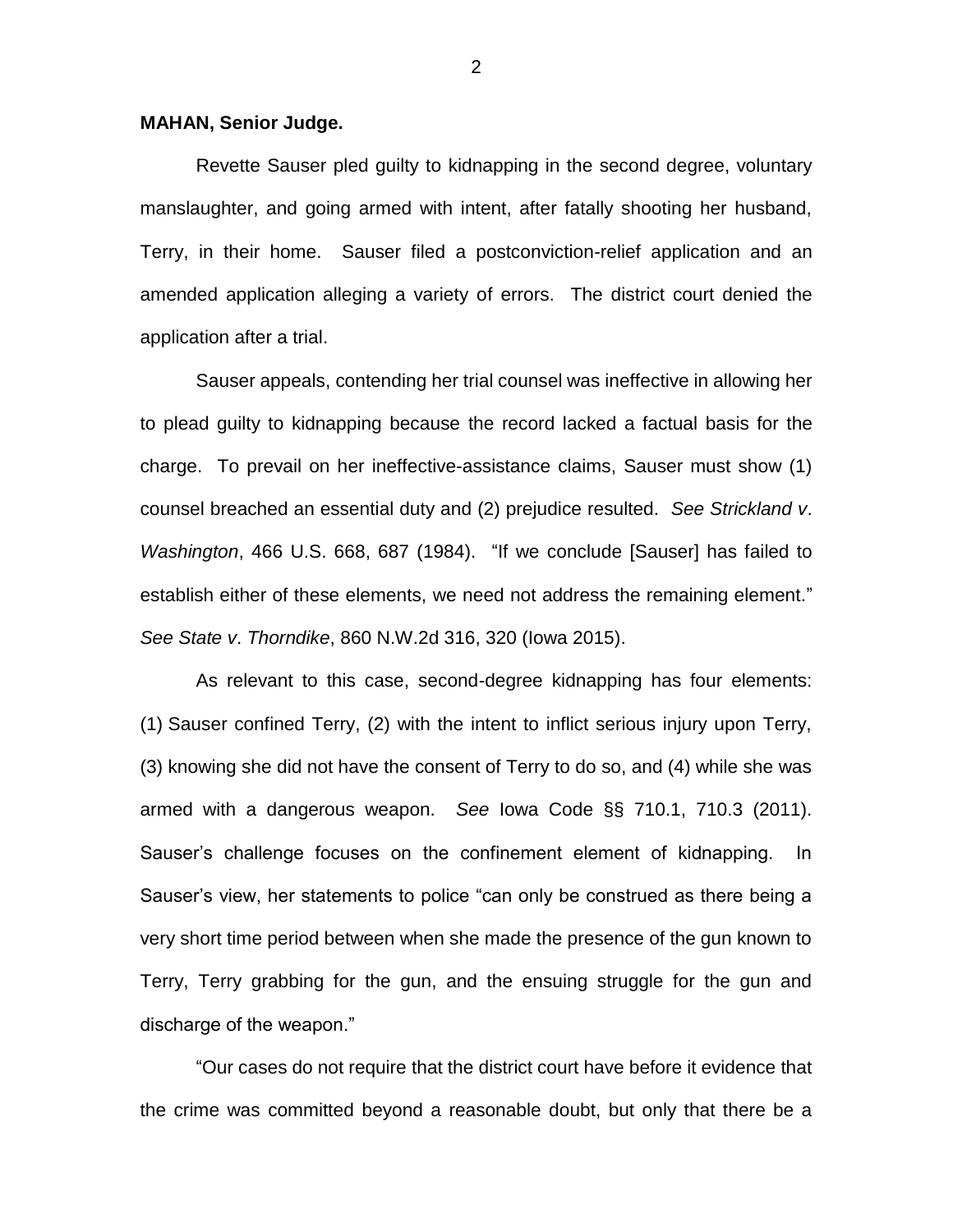factual basis to support the charge." *State v*. *Finney*, 834 N.W.2d 46, 62 (Iowa 2013). The factual basis can be discerned from "(1) inquiry of the defendant, (2) inquiry of the prosecutor, (3) examination of the presentence report, and (4) minutes of evidence." *State v*. *Ortiz*, 789 N.W.2d 761, 768 (Iowa 2010).

Here, Sauser admitted to all the elements of the crime during her plea colloquy with the court:

COURT: On [April 3, 2011], did you bring a gun to your living room, knowing you were going to confine Terry Sauser? SAUSER: Yes. COURT: You knew you did not have the right to confine Terry Sauser during the argument that the two of you had. Correct? SAUSER: Correct. COURT: You also knew that you had the intent to inflict serious injury on Mr. Sauser, correct? SAUSER: Correct. COURT: You used the gun that you were carrying to keep Mr. Sauser confined in that space, correct? SAUSER: Correct.

"The defendant's admission on the record of the fact supporting an element of an offense is sufficient to provide a factual basis for that element." 1 *State v*. *Philo*, 697 N.W.2d 481, 486 (Iowa 2005).

Sauser acknowledges that she "admitted that she 'confined' Mr. Sauser," but she claims "that admission must be evaluated in context" because the district court "did not provide a specific definition of 'confine.'" Sauser cites no authority for her proposition that the court was required to provide a legal definition for the term "confine" where there is no indication that term "under the statute has a

 $\overline{a}$ 

<sup>&</sup>lt;sup>1</sup> In its ruling on Sauser's application for postconviction relief, the district court found Sauser held the gun for thirty to forty-five minutes before she shot Terry and that while Sauser was sitting on her couch arguing with Terry, she texted with a friend "saying something to the effect of 'I've got my gun. He better leave me alone. I'll shoot.'"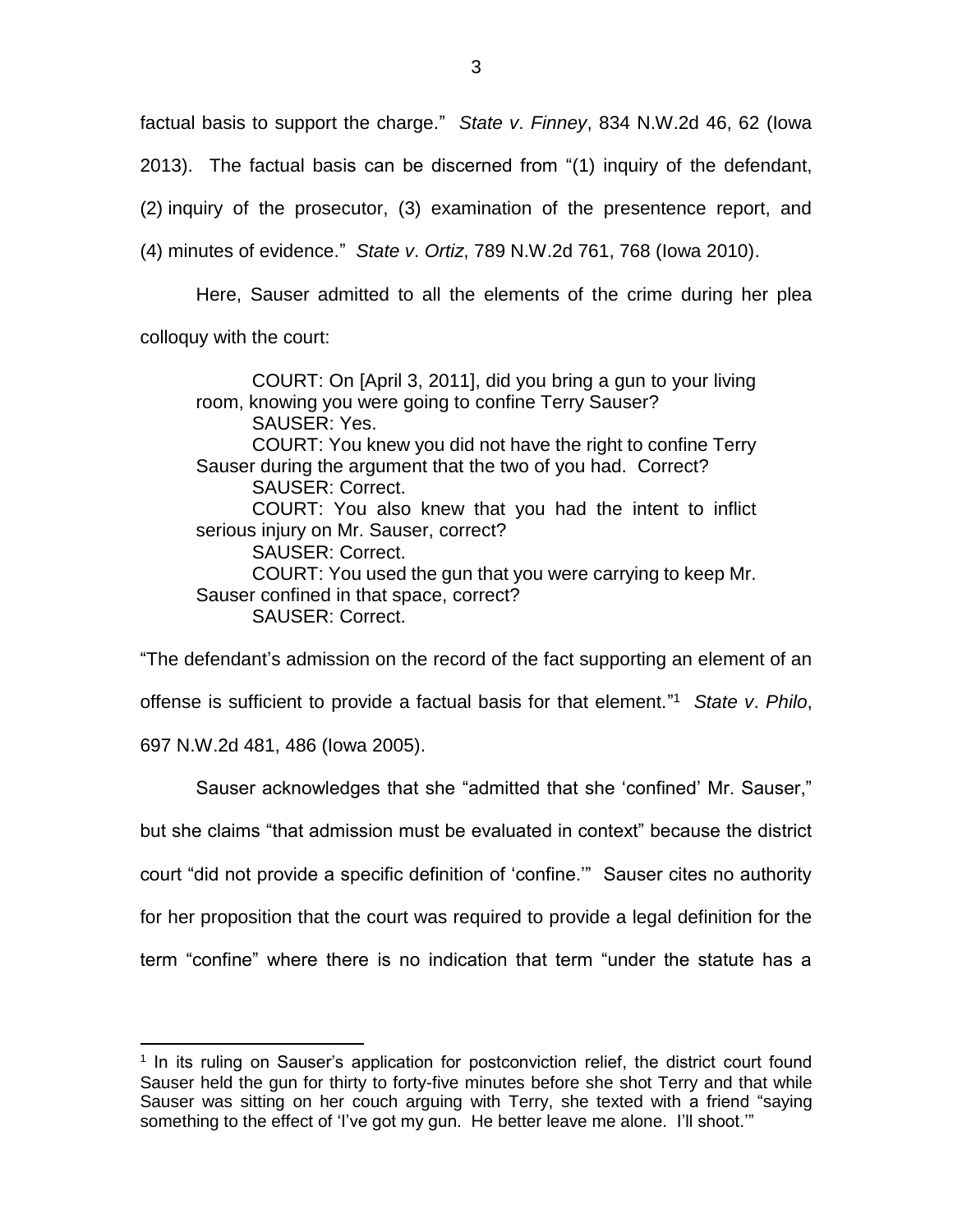specific meaning." *Cf*. *Rhoades v*. *State*, 848 N.W.2d 22, 30 (Iowa 2014) ("[T]he district court used technical language from the statute that was insufficient to establish a factual basis. The district court asked Rhoades if he had intimate contact with the victim. At most, we can surmise from Rhoades's affirmative response that he had some sort of sexual relations with the victim. Although we do not require a detailed factual basis, we do require the defendant to acknowledge facts that are consistent with the elements of the crime." (citations omitted)); *Ryan v. Iowa State Penitentiary*, 218 N.W.2d 616, 618 (Iowa 1974) (finding the defendant's affirmative response to the court's question "you, in fact, did what it charged you here in the county attorney's information" to be insufficient to establish a factual basis).

We determine Sauser has not shown trial counsel breached an essential duty in failing to challenge the factual basis for the kidnapping charge. *See Dempsey v*. *State*, 860 N.W.2d 860, 862 (Iowa 2015) ("Reversal is warranted only where a claimant makes a showing of both elements."). We affirm the denial of Sauser's postconviction-relief application.

## **AFFIRMED.**

Bower, J., concurs; Doyle, P.J., dissents.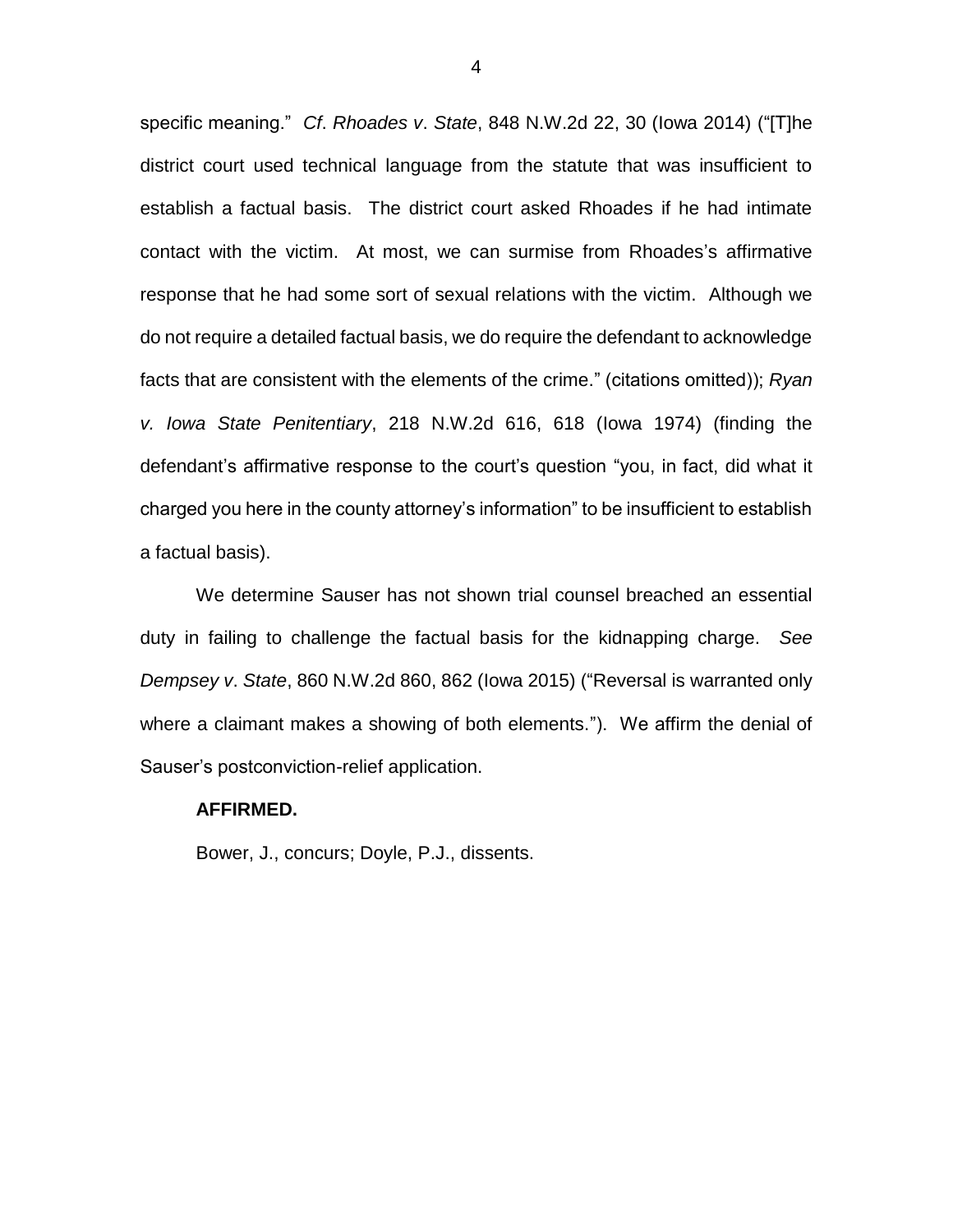## **DOYLE, Presiding Judge** (dissenting)

I respectfully dissent. I would reverse the judgment of the district court, set aside Sauser's sentence, and remand to give the State the opportunity to establish a factual basis for the kidnapping charge.

Sauser argues there was an insufficient factual basis for her guilty plea to the kidnapping charge and her counsel was therefore ineffective in allowing her to plead guilty. A factual basis to support a guilty plea is sufficient if the record at the time of the guilty plea, as a whole, discloses facts to satisfy each element of the offense. *See Rhoades v. State*, 848 N.W.2d 22, 29 (Iowa 2014); *State v. Ortiz*, 789 N.W.2d 761, 767-68 (Iowa 2010). The record does not need to support the defendant's guilt, but it needs to demonstrate facts that support the offense. *See Ortiz*, 789 N.W.2d at 768. In determining whether the record provides a sufficient factual basis to support the plea, we review the prosecutor's statements, the defendant's statements, the minutes of evidence, and "the presentence report, if available at the time of the plea." *Rhoades*, 848 N.W.2d at 29. Sauser argues her admission that she confined her husband Terry to the living room of their home cannot be used as a factual basis for her guilty plea to kidnapping because the legal definition of confinement was not explained to her by the court during the plea colloquy.

Sauser admitted during the plea colloquy that she knew she was going to confine Terry, knew she did not have the right to confine him, had the intent to inflict serious injury on him, and used the gun to confine him. However, the term "confine" was not defined by the court. In the context of the kidnapping statute,

5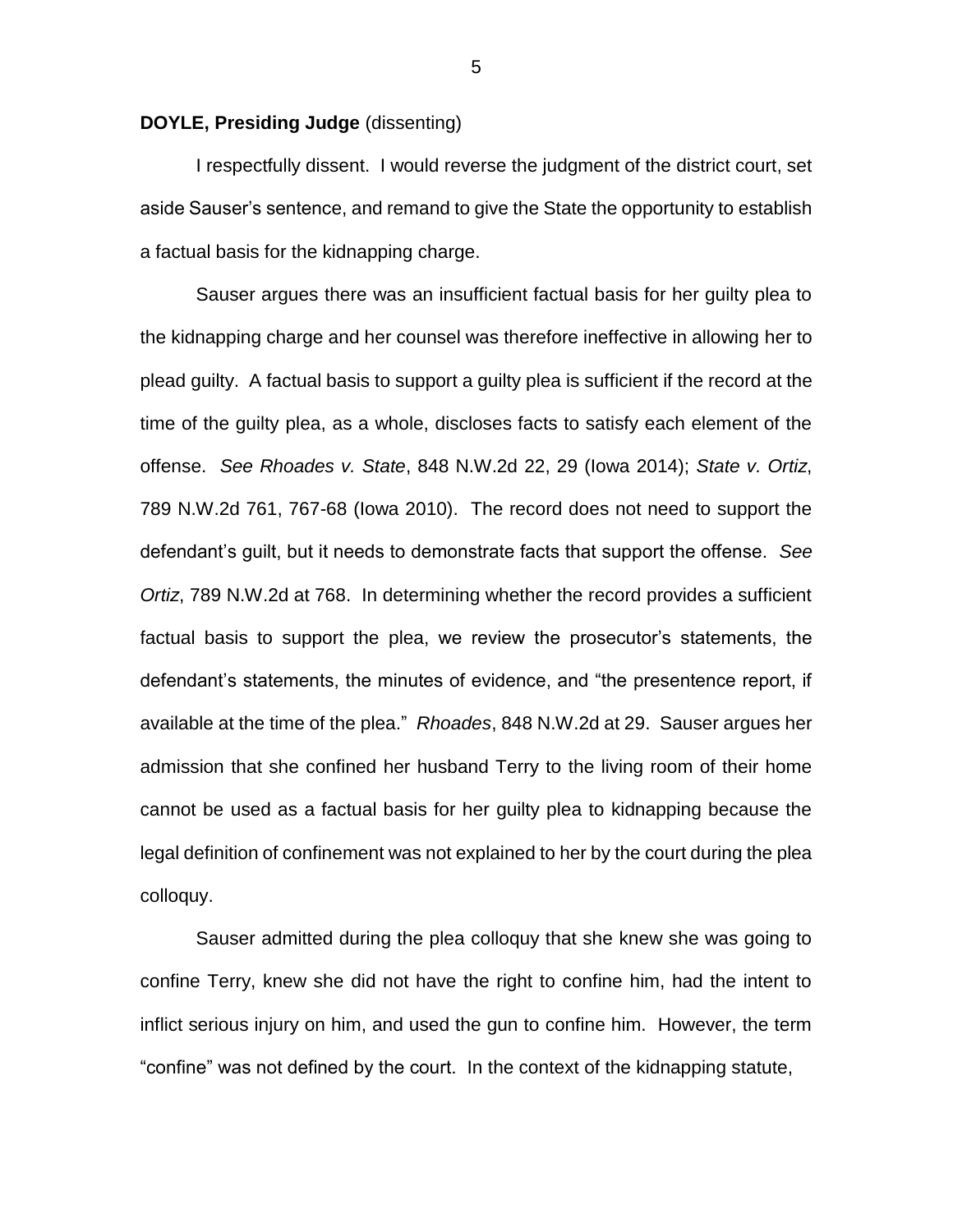confinement . . . must exceed that normally incident to the underlying crime and that confinement or removal sufficient to support a charge of kidnapping may exist if the evidence shows the confinement or removal *substantially* increased the risk of harm, *significantly* lessened the risk of detection, or *significantly* facilitated the escape of the perpetrator.

*State v. Robinson*, 859 N.W.2d 464, 478 (Iowa 2015). Thus, the term has a specific legal definition different than its common meaning. Under the circumstances, the term should have been defined during the plea colloquy. "[T]he district court's reading of the technical terms in the information and having the defendant agree to those terms is not enough to establish a factual basis for those terms. *Rhoades*, 848 N.W.2d at 30.

Furthermore, the minutes of evidence, in my opinion, do not establish a factual basis for the confinement element of the kidnapping charge. The facts in the record do not establish that Sauser confined Terry to the living room of their home. Nothing in the record establishes that she held him there at gunpoint. At best, the facts establish that, although Sauser had the gun hidden from Terry for some time prior to the shooting, there was only a short period of time between Sauser's display of the gun, Terry grabbing the gun, the ensuing struggle for the gun, and its discharge. The facts before us do not involve sufficient confinement to constitute kidnapping. *See State v. Mead*, 318 N.W.2d 440, 445 (Iowa 1982).

So, with no knowing and intelligent admission as to the confinement element of the crime, or any other factual basis for the plea concerning the confinement element, I conclude Sauser's plea counsel was ineffective in allowing Sauser to plead guilty to the kidnapping charge. "Where a factual basis for a charge does not exist, and trial counsel allows the defendant to plead guilty